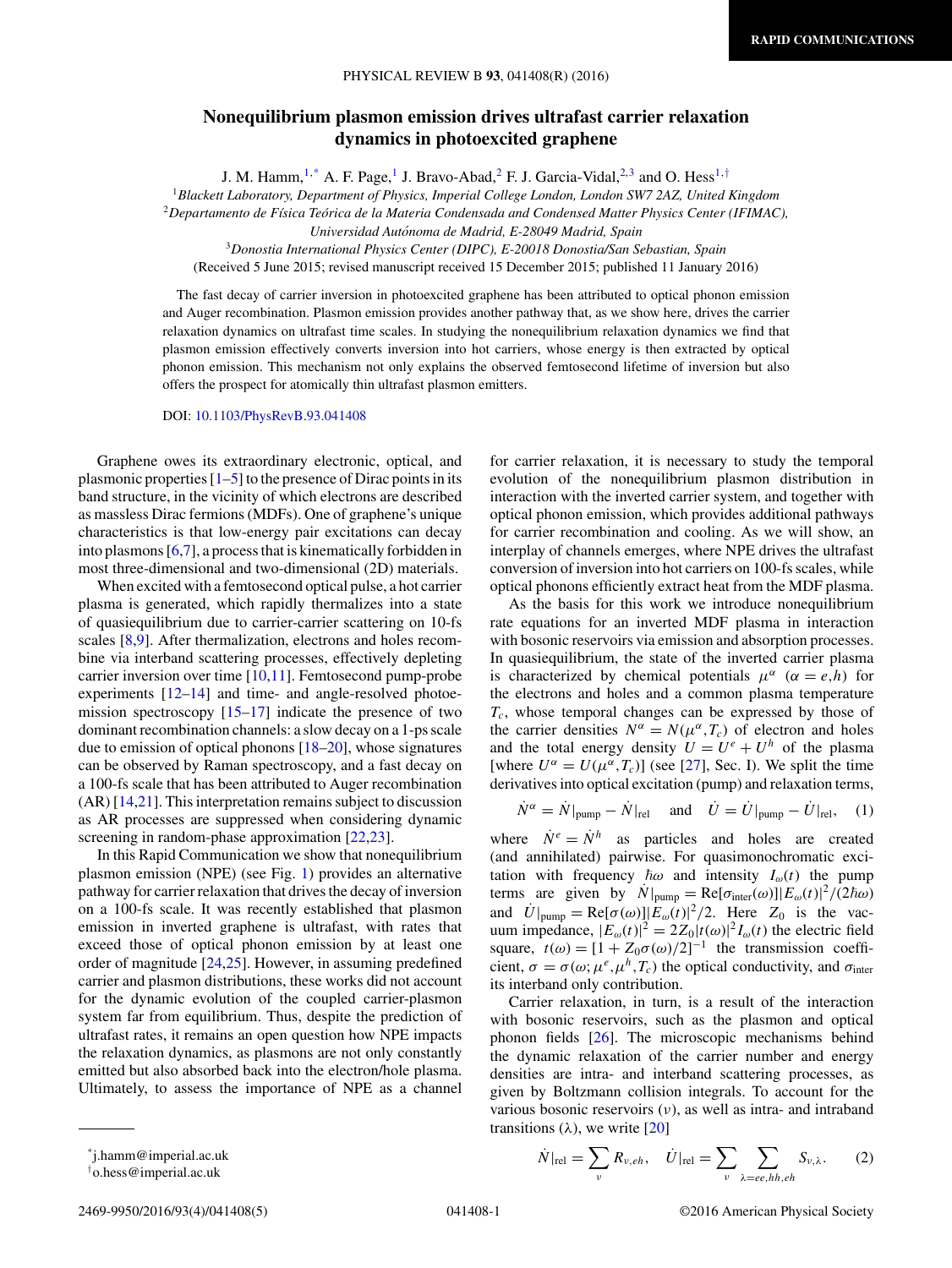<span id="page-1-0"></span>

FIG. 1. Schematic of carrier recombination channels in inverted graphene. (a) Nonequilibrium plasmon emission and (b) Auger recombination both convert electron/hole pairs into hot carriers. In contrast to Auger recombination, plasmon emission is an inelastic process that is enabled by the strong coupling of electron/hole pair to 2D plasmon excitations.

The net carrier and energy relaxation rates  $R_{v,eh}$  and  $S_{v,\lambda}$  are obtained by summation over all wave-vector states **q** of the reservoir bosons, i.e.,

$$
R_{\nu,\lambda} = \frac{1}{A} \sum_{\mathbf{q}} r_{\nu,\lambda}(\mathbf{q}), \quad S_{\nu,\lambda} = \frac{1}{A} \sum_{\mathbf{q}} \epsilon_{\nu}(\mathbf{q}) r_{\nu,\lambda}(\mathbf{q}), \quad (3)
$$

where

$$
r_{\nu,\lambda}(\mathbf{q}) = \gamma_{\nu,\lambda}^+(\mathbf{q})[n_{\nu}(\mathbf{q}) + 1] - \gamma_{\nu,\lambda}^-(\mathbf{q})n_{\nu}(\mathbf{q}) \qquad (4)
$$

is the net spectral emission rate, *A* the area of the graphene sample,  $\epsilon_{\nu}(\mathbf{q}) = \hbar \omega_{\nu}(\mathbf{q})$  the energy dispersion of the boson field,  $\gamma_{\nu,\lambda}^+(\gamma_{\nu,\lambda}^-)$  the emission (absorption) rate, and  $n_{\nu}(\mathbf{q})$ the nonequilibrium distribution of the respective boson field. Within the framework of Boltzmann kinetic equations and the relaxation time approximation for collision processes, the temporal evolution of the bosonic distribution function is given by [\[11](#page-3-0)[,20,21\]](#page-4-0)

$$
\dot{n}_{\nu}(\mathbf{q}) = \sum_{\lambda = ee, hh, eh} r_{\nu,\lambda}(\mathbf{q}) - \tau_{\nu}^{-1} \big[ n_{\nu}(\mathbf{q}) - n_{\nu}^{(eq)}(\epsilon_{\nu}(\mathbf{q}), T_0) \big],\tag{5}
$$

with a collision rate  $\tau_{\nu}^{-1}$ , and the equilibrium distribution  $n_{\nu}^{(eq)}(\epsilon, T_0)$  of the reservoir at ambient temperature  $T_0$ . Note that, as  $n_{\nu}(\mathbf{q})$  returns to equilibrium,  $r_{\nu,\lambda}(\mathbf{q})$  becomes zero according to the condition of detailed balance.

Equipped with these equations, we proceed to study the carrier relaxation dynamics for interaction with the plasmon reservoir and then under the inclusion of phonon channels. The results in this work are obtained by integrating Eqs. [\(2\)](#page-0-0) and (5) over time. For all our simulations we consider a suspended sheet of graphene at ambient temperature that is excited by a pulse with a fluence of 133  $\mu$ J/cm<sup>2</sup> and a photon energy of 1 eV. To enforce the same initial conditions for all simulations, we keep all relaxation channels switched off during optical excitation. Under these conditions the excitation pulse creates a thermalized inverted state with chemical potentials  $\mu^e$  =  $\mu^h \approx 0.3$  eV and a carrier temperature  $T_c \approx 2288$  K.

When the carrier system of graphene is inverted, electron/hole pair excitations and plasmons interact strongly via plasmon emission and absorption processes. The associated spectral rates can be calculated approximatively using Fermi's golden rule, with an accuracy that critically depends on



FIG. 2. (a) Plasmon frequency dispersion  $\omega_{pl}(q)$  and (b) loss spectrum  $\gamma_{\text{pl}}(\omega)$  of intrinsic graphene for varying temperature  $T_c$ scaled with chemical potential  $\mu$ . The dispersion crosses through regimes of interband gain (red area) and absorption (blue area). For  $\mu = 0.1$  eV temperatures shown range from  $T_c = 0-3208$  K.

the exactness of the plasmon frequency dispersion  $\omega_{pl}(q)$ [\[25\]](#page-4-0). Therefore we trace the exact *complex-frequency* roots  $\omega(q) = \omega_{\text{pl}}(q) - i\gamma_{\text{pl}}(q)$  of the dynamic dielectric function, i.e., the solutions of

$$
\varepsilon_{\text{RPA}}(q,\omega) = 1 - V_q \Pi|_{\mu^e, \mu^h}^{T_e}(q,\omega) = 0. \tag{6}
$$

Here  $V_q = e^2/(2\varepsilon_0 q)$  is the bare 2D Coulomb potential and  $\Pi|_{\mu^e, \mu^h}^{T_c}(q, \omega)$  the irreducible nonequilibrium polarizability of inverted graphene at temperature  $T_c$ . Figure 2 shows frequency dispersion  $\omega_{\text{pl}}(q)$  and the loss spectrum  $\gamma_{\text{pl}}(\omega) = \gamma_{\text{pl}}[q_{\text{pl}}(\omega)]$ for temperatures  $k_B T_c/(2\mu)$  in the range of 0–1.5. Plasmons experience interband gain for  $\hbar \omega_{\text{pl}} < 2\mu$  (red area) and interand intraband loss for  $\hbar \omega_{\text{pl}} > 2\mu$  (blue and gray areas) at all temperatures, as evident from the change of sign of the net stimulated absorption rate  $\gamma_{\rm pl}^{\rm sim}(\omega) = 2\gamma_{\rm pl}(\omega)$ . Note, for our analysis, it is sufficient to consider interband processes only, as reabsorption above the Fermi edge rapidly depletes the plasmon mode population before entering the intraband regime. The respective interband emission/absorption rates are given by

$$
\gamma_{\text{pl},eh}^{\pm}(q) \approx \frac{2\alpha_g \theta(\omega - \nu_F q)}{\sqrt{\left(\frac{\omega}{\nu_F q}\right)^2 - 1}} \frac{K_{eh}^{\pm} \Big|_{\mu^e, \mu^h}^{T_c}(q,\omega)}{\frac{\partial \text{Re}[\varepsilon_{\text{RPA}}(q,\omega)]}{\partial \omega}}\Big|_{\omega = \omega_{\text{pl}}(q)}.
$$
 (7)

Here  $\alpha_g = \alpha_f c/v_F \approx 300/137$  is the fine-structure constant of graphene and  $K_{eh}^{\pm} \big|_{\mu^e, \mu^h}^{T_c}(q,\omega)$  a dimensionless measure for the phase space of the absorption and emission processes (see [\[27\]](#page-4-0), Sec. II). In addition to these processes, one needs to consider the loss of plasmons due to collisions [\[28\]](#page-4-0), which emerges as a result of various elastic and inelastic velocity scattering processes [\[29\]](#page-4-0). Values for  $\tau_{\text{coll}}$  are typically in the 50–500 fs range, depending on carrier temperature, chemical potentials, and impurity concentration. While collision loss only weakly impacts on the frequency dispersion  $\omega_{pl}(q)$  [\[25\]](#page-4-0), it serves as a secondary decay channel as plasmons purged from the reservoir are not available for reabsorption at later times.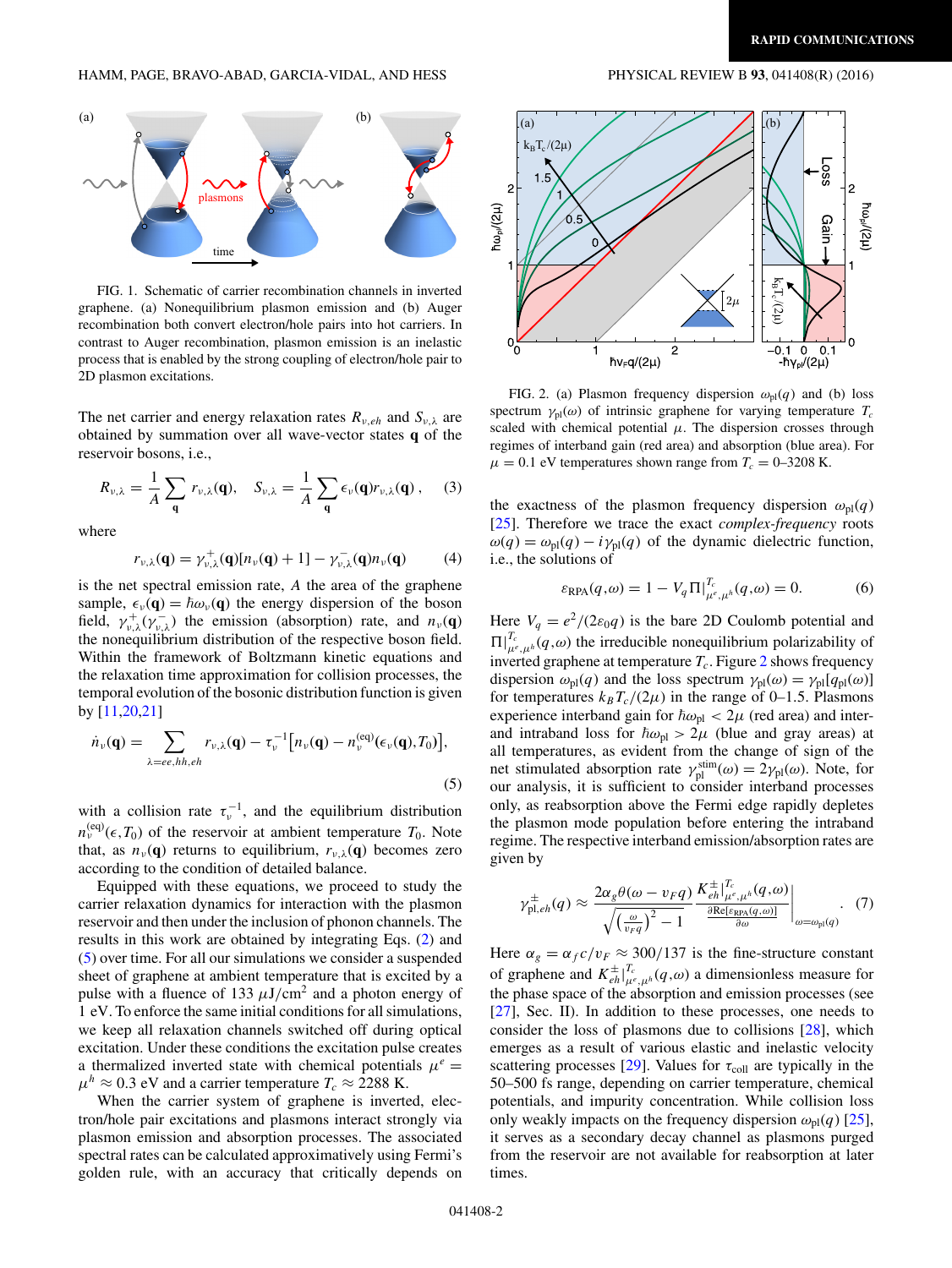

FIG. 3. Relaxation dynamics of the coupled electron/hole and plasmon system. (a) Chemical potential *μ* (black) and carrier temperature  $T_c$  (red) for  $\tau_{\text{coll}} = 100$  fs (solid lines) and varying collision time (shaded area). (b) Temporal evolution of nonequilibrium plasmon distributions  $n_{pl}(q)$  and emission/absorption edge (black dashed lines).

We first study the interaction of carriers with plasmons in isolation, i.e., without inclusion of the optical phonon channels. Figure 3 shows the evolution of the chemical potential  $(\mu = \mu^e = \mu^h)$  and the carrier temperature  $T_c$  for varying collision times, together with the temporal traces of the nonequilibrium plasmon distribution  $n_{pl}(q)$ . Within the first 100 fs after photoexcitation, a burst of plasmon emission occurs that leads to a drop of inversion (solid black line) to roughly half its initial value; at the same time, the carrier temperature (solid red line) increases by around 500 K [see Fig.  $3(a)$ ] as plasmons are emitted below the Fermi edge. Over the next 200 fs the recombination process gradually slows down. This is because reabsorption of plasmons above the Fermi edge and the decrease of the plasmon emission rate with temperature creates a *plasmon emission bottleneck*. The temporal traces of the nonequilibrium plasmon distribution  $n_{\text{pl}}(q,t)$  [Fig. 3(b)] are shown together with the threshold wave vector  $q_{\text{th}}(t)$  (black dashed line) for which the net plasmon gain is zero, i.e.,  $\gamma_{pl}(q_{th}) = 0$  (no plasmon gain/loss). Below this threshold plasmons are emitted, above they are reabsorbed. Collision loss partially removes the emission bottleneck as it purges plasmons from the reservoir and thus prevents reabsorption of plasmons into the electron/hole plasma. As a result, the recombination of carriers accelerates with increasing collision rate [gray shaded area in Fig.  $3(a)$ ].

Having analyzed the plasmon channel in isolation, we next study the interplay of NPE and optical phonon emission, which plays a pivotal role as they facilitate the recombination of electron/hole pairs [\[19\]](#page-4-0), the cooling of hot carriers [\[20\]](#page-4-0), as well as collision loss [\[30\]](#page-4-0). In inverted graphene, or at high

temperature, the inter- and intraband emission of longitudinal and transverse optical phonons are dominant channels for carrier recombination and cooling. For this work we consider all relevant optical phonon channels, the  $\Gamma$ O, the KO, and the KA phonons with energies of  $\epsilon_{\text{FO}} = 196$  meV,  $\epsilon_{\text{KO}} = 160$  meV, and  $\epsilon_{\text{KA}} = 120 \text{ meV}$ , respectively [\[31,32\]](#page-4-0). As the optical phonon modes are quasi-dispersion-free, Eq. [\(3\)](#page-1-0) reduces to  $R_{\nu,\lambda} = \Gamma_{\nu,\lambda}^{+}[n_{\nu} + 1] - \Gamma_{\nu,\lambda}^{-}n_{\nu}$  and  $S_{\nu,\lambda} = \epsilon_{\nu}R_{\nu,\lambda}$ , where  $n_{\nu}$  is the occupation number and  $\epsilon$ <sub>v</sub> the phonon energy. Closed-form expressions for the rates  $\Gamma_{\nu,\lambda}^{\pm} = M_{\nu,\lambda} \gamma_{\nu,\lambda}^{\pm}$  and the phonon density of states *Mν,λ* are given in the Supplemental Material [\[27\]](#page-4-0), Sec. III.

To understand the fundamental difference of NPE and optical phonon emission, we first consider the carrier dynamics without NPE, i.e., under inclusion of optical phonon emission only assuming a phonon decay time of  $\tau_{\text{lat}} = 2.5$  ps [\[20\]](#page-4-0). Figure  $4(a)$  depicts the temporal evolution of the chemical potential (black line) together with the carrier temperature (red line) and temperatures of the  $\Gamma$ O,KO phonons (blue lines; KA phonons omitted for clarity). The initial dip in carrier temperature (at  $t \approx 400$  fs), accompanied by a rise of phonon temperatures and chemical potential, is predominantly due to intraband phonon emission, which continuously extracts energy from the carrier plasma. As the phonon temperature equilibrates with the plasma temperature, intraband cooling becomes increasingly inefficient. Over the next 1 ps,  $\mu$  drops from 0*.*3 to 0*.*2 eV mainly due to interband emission of optical phonons. As carrier temperature and chemical potential further decrease, both inter- and intraband emission of optical phonons slows down. Less electron/hole pairs are available at the required phonon energies and carrier cooling is bottlenecked by the slow decay of optical phonons into acoustic phonons on picosecond scales.

The relaxation dynamics changes dramatically when NPE is taken into account [see Fig.  $4(b)$ ]. The rapid drop of inversion within the first 100 fs, due to the plasmon emission burst, is followed by a gradual slowdown as plasmons are reabsorbed above the Fermi edge. The plasmon energy that flows back into the electron/hole system heats the carrier plasma and thus prevents the drop in carrier temperature that was observed in Fig.  $4(a)$ . At  $t = 1$  ps the chemical potential has fallen well below 0.1 eV, compared to a value of  $\mu \approx 0.25$  eV in Fig. [4\(a\),](#page-3-0) where plasmon emission was switched off. Collision loss further accelerates the decay of inversion, albeit not as strongly as in Fig.  $3(a)$  (plasmons only), as phonons now provide an efficient cooling channel that alleviates the impact of carrier heating due to plasmon reabsorption. The combination of plasmon and optical phonon emission effectively bypasses bottlenecks observed for the isolated channels, thereby accelerating the carrier recombination and cooling dynamics.

To analyze the decay of carrier inversion due to NPE we fit  $\mu(t)$  with triexponential functions  $\mu_{\text{fit}}(t) =$  $\mu_0 \sum_{i=1}^3 A_i \exp(-t/\tau_i)$ . The extracted (effective) decay times  $\tau_i$  and relative amplitudes  $A_i$  are shown in Figs.  $4(c)$  and  $4(d)$ in dependence on collision time. NPE alone induces three time scales (dashed lines): a fast rate ( $\tau_1 \approx 30$  fs) that relates to the plasmon emission into unoccupied plasmon modes with an amplitude that rises quickly for  $\tau_{\text{coll}} < \tau_1$ ; a slower rate ( $\tau_1 \approx 300$  fs) due to fast emission and reabsorption at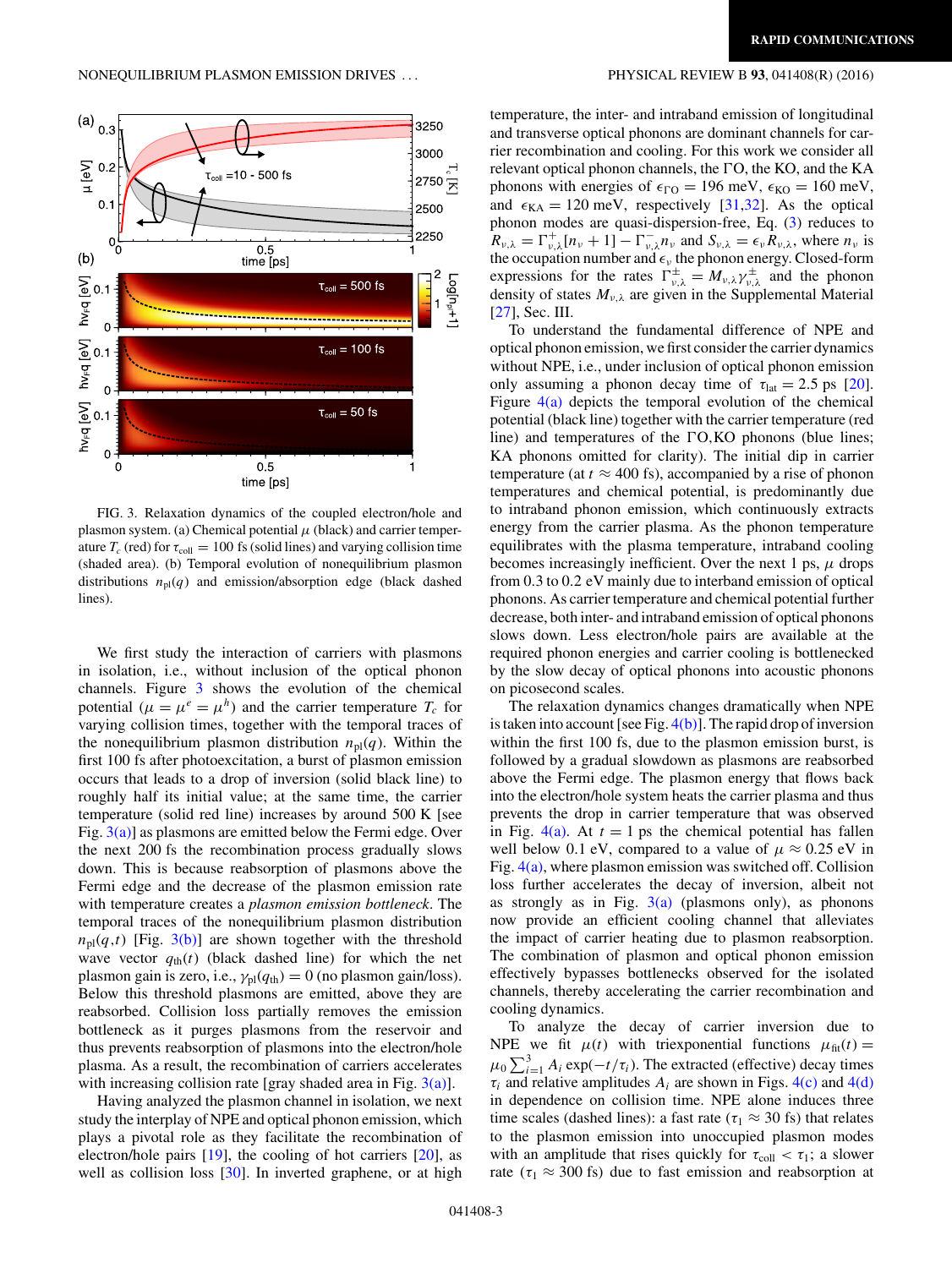<span id="page-3-0"></span>

FIG. 4. Relaxation dynamics of carriers coupled to (a) phonon only and (b) plasmons and phonons where  $\tau_{\text{coll}} = 100$  fs. Shown are chemical potential  $\mu$  (black line), carrier temperature *T<sub>c</sub>* (red line), and temperatures of the  $\Gamma$ O,KO phonons *T*<sub>CO</sub> (blue solid line), and *T*<sub>KO</sub> (blue dashed line); the gray area in (b) indicates change with collision time. (c), (d) Effective decay times *τi* and amplitudes *Ai* extracted from triexponential fit to  $\mu(t)$  considering plasmons only (dashed lines) and plasmons and phonons (solid lines); gray lines indicate decay times extracted from (a) (phonons only).

the Fermi edge; and a slow rate ( $\tau_3 \approx 3$  ps) that is strongly influenced by absorption below the Fermi edge, as evident from the rise of amplitude  $A_3$  with  $\tau_{\text{coll}}$ . Activating the phonon channel in addition to NPE (solid lines) causes an interplay of channels as the NPE decay times  $\tau_2$  and  $\tau_3$  are close to the time scales that govern the decay via phonon emission [Fig.  $4(c)$ , gray lines]. This is apparent in the change of amplitudes  $A_2$  and  $A_3$ , which for  $\tau_{\text{coll}} > 200$  fs become almost constant, resulting in a decay of inversion that is almost independent of  $\tau_{\text{coll}}$  [see Fig. 4(b), gray shaded area]. Most prominently, the relaxation dynamics and extracted time scales show that inversion above  $\mu_e = \mu_h = 0.1$  eV decays on 100-fs scales due to the ultrafast decay of electron/hole pairs into plasmons.

In conclusion, we have established that plasmon emission drives the ultrafast carrier relaxation in photoexcited graphene, as 2D plasmons can couple strongly to pair excitations of the inverted carrier plasma. Our results are consistent with the recent experimental observation of femtosecond decay of population inversion [\[13,15\]](#page-4-0). In contrast to Auger processes, whose experimental detection is very challenging [\[17\]](#page-4-0), plasmon emission can be directly observed and thus provides a novel path for experimental characterization of relaxation processes. Interaction of plasmons with a (polar) substrate causes a redshift of the plasmon emission spectrum and hybridization with surface optical phonons. These effects are not expected to change the main conclusions drawn here, and will be studied in a future work.

The authors thank Fouad Ballout for discussions. This work has been funded by the Engineering and Physical Sciences Research Council (United Kingdom), the Leverhulme Trust (United Kingdom), the European Research Council (ERC-2011-AdG Proposal No. 290981) and the Spanish MINECO (Grant No. MAT2011-28581-C02-01).

- [1] A. H. Castro Neto, F. Guinea, N. M. R. Peres, K. S. Novoselov, [and A. K. Geim, The electronic properties of graphene,](http://dx.doi.org/10.1103/RevModPhys.81.109) Rev. Mod. Phys. **[81](http://dx.doi.org/10.1103/RevModPhys.81.109)**, [109](http://dx.doi.org/10.1103/RevModPhys.81.109) [\(2009\)](http://dx.doi.org/10.1103/RevModPhys.81.109).
- [2] F. H. L. Koppens, D. E. Chang, and F. J. García de Abajo, Graphene plasmonics: A platform for strong light-matter interactions, [Nano Lett.](http://dx.doi.org/10.1021/nl201771h) **[11](http://dx.doi.org/10.1021/nl201771h)**, [3370](http://dx.doi.org/10.1021/nl201771h) [\(2011\)](http://dx.doi.org/10.1021/nl201771h).
- [3] V. V. Popov, O. V. Polischuk, A. R. Davoyan, V. Ryzhii, T. Otsuji, and M. S. Shur, Plasmonic terahertz lasing in an array of graphene nanocavities, [Phys. Rev. B](http://dx.doi.org/10.1103/PhysRevB.86.195437) **[86](http://dx.doi.org/10.1103/PhysRevB.86.195437)**, [195437](http://dx.doi.org/10.1103/PhysRevB.86.195437) [\(2012\)](http://dx.doi.org/10.1103/PhysRevB.86.195437).
- [4] F. Bonaccorso, Z. Sun, T. Hasan, and A. C. Ferrari, Graphene photonics and optoelectronics, [Nat. Photonics](http://dx.doi.org/10.1038/nphoton.2010.186) **[4](http://dx.doi.org/10.1038/nphoton.2010.186)**, [611](http://dx.doi.org/10.1038/nphoton.2010.186) [\(2010\)](http://dx.doi.org/10.1038/nphoton.2010.186).
- [5] T. Stauber, Plasmonics in Dirac systems: From graphene to topological insulators, [J. Phys.: Condens. Matter](http://dx.doi.org/10.1088/0953-8984/26/12/123201) **[26](http://dx.doi.org/10.1088/0953-8984/26/12/123201)**, [123201](http://dx.doi.org/10.1088/0953-8984/26/12/123201) [\(2014\)](http://dx.doi.org/10.1088/0953-8984/26/12/123201).
- [6] G. F. Giuliani and J. J. Quinn, Lifetime of a quasiparticle in a two-dimensional electron gas, [Phys. Rev. B](http://dx.doi.org/10.1103/PhysRevB.26.4421) **[26](http://dx.doi.org/10.1103/PhysRevB.26.4421)**, [4421](http://dx.doi.org/10.1103/PhysRevB.26.4421) [\(1982\)](http://dx.doi.org/10.1103/PhysRevB.26.4421).
- [7] A. Bostwick, T. Ohta, T. Seyller, K. Horn, and E. Rotenberg, Quasiparticle dynamics in graphene, [Nat. Phys.](http://dx.doi.org/10.1038/nphys477) **[3](http://dx.doi.org/10.1038/nphys477)**, [36](http://dx.doi.org/10.1038/nphys477) [\(2007\)](http://dx.doi.org/10.1038/nphys477).
- [8] P. A. George, J. H. Strait, J. M. Dawlaty, S. Shivaraman, M. Chandrashekhar, F. Rana, and M. G. Spencer, Ultrafast opticalpump terahertz-probe spectroscopy of the carrier relaxation and recombination Dynamics in epitaxial graphene, [Nano Lett.](http://dx.doi.org/10.1021/nl8019399) **[8](http://dx.doi.org/10.1021/nl8019399)**, [4248](http://dx.doi.org/10.1021/nl8019399) [\(2008\)](http://dx.doi.org/10.1021/nl8019399).
- [9] V. Ryzhii, M. Ryzhii, and T. Otsuji, Negative dynamic conductivity of graphene with optical pumping, [J. Appl. Phys.](http://dx.doi.org/10.1063/1.2717566) **[101](http://dx.doi.org/10.1063/1.2717566)**, [083114](http://dx.doi.org/10.1063/1.2717566) [\(2007\)](http://dx.doi.org/10.1063/1.2717566).
- [10] E. Malić, T. Winzer, E. Bobkin, and A. Knorr, Microscopic theory of absorption and ultrafast many-particle kinetics in graphene, [Phys. Rev. B](http://dx.doi.org/10.1103/PhysRevB.84.205406) **[84](http://dx.doi.org/10.1103/PhysRevB.84.205406)**, [205406](http://dx.doi.org/10.1103/PhysRevB.84.205406) [\(2011\)](http://dx.doi.org/10.1103/PhysRevB.84.205406).
- [11] B. Y. Sun, Y. Zhou, and M. W. Wu, Dynamics of photoexcited carriers in graphene, [Phys. Rev. B](http://dx.doi.org/10.1103/PhysRevB.85.125413) **[85](http://dx.doi.org/10.1103/PhysRevB.85.125413)**, [125413](http://dx.doi.org/10.1103/PhysRevB.85.125413) [\(2012\)](http://dx.doi.org/10.1103/PhysRevB.85.125413).
- [12] M. Breusing, C. Ropers, and T. Elsaesser, Ultrafast Carrier Dynamics in Graphite, [Phys. Rev. Lett.](http://dx.doi.org/10.1103/PhysRevLett.102.086809) **[102](http://dx.doi.org/10.1103/PhysRevLett.102.086809)**, [086809](http://dx.doi.org/10.1103/PhysRevLett.102.086809) [\(2009\)](http://dx.doi.org/10.1103/PhysRevLett.102.086809).